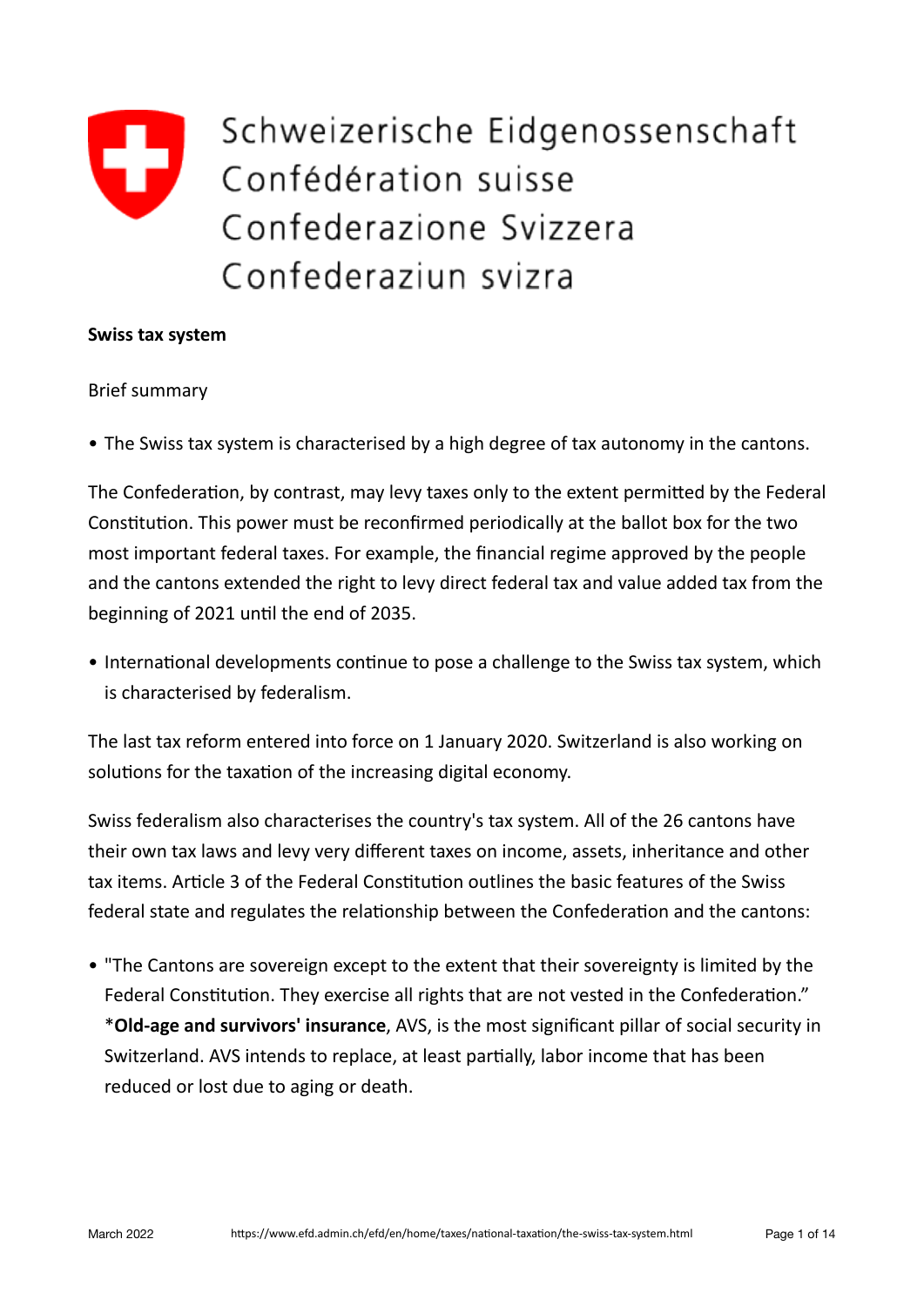Applied to taxes, this results in the following distribution of powers:

- The Confederation is only allowed to levy those taxes whose imposition is expressly allowed for in the Federal Constitution.
- In contrast, the cantons are generally free to choose their taxes, except where the Federal Constitution expressly prohibits the levying of certain taxes by the cantons or reserves the right for the Confederation.

While the Confederation and the cantons have original taxing power, the communes may only levy taxes where the canton authorises them to do so. In contrast to original sovereignty, this is referred to as derived or delegated taxing power. The nearly 2,000 communes are of major importance in Switzerland's federal structure. The majority of the cantons and communes levy the same taxes (income and wealth taxes, profit and capital taxes). In many cases, the communes only receive a share of the cantonal tax revenue or levy surcharges on the cantonal tax.

In 2018 (source: Switzerland's financial statistics for 2018), tax revenue was distributed among the three levels of the Swiss state as follows:

- Confederation: CHF 70 billion
- Cantons: CHF 48 billion
- Communes: CHF 30 billion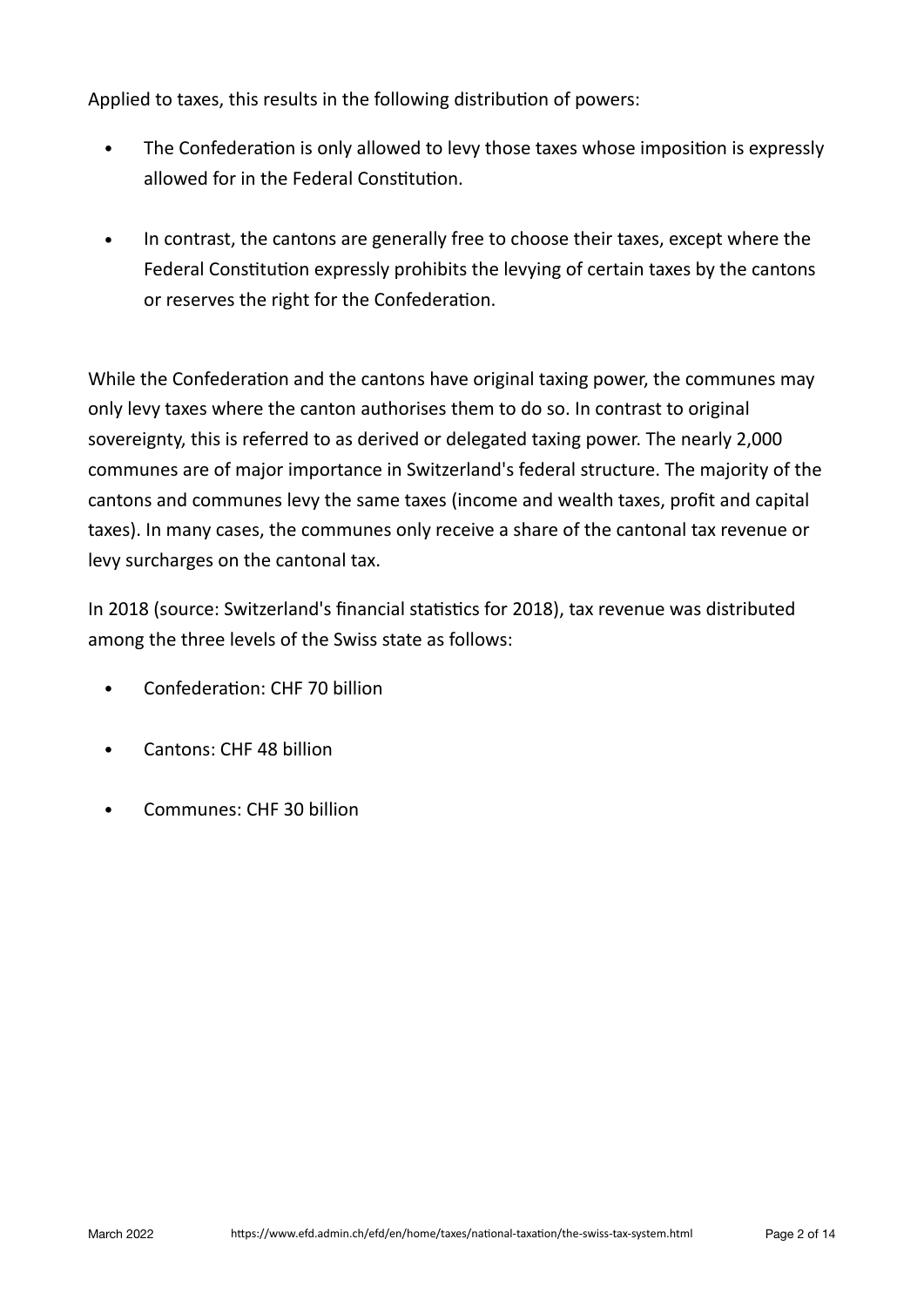# **Tax reform (TRAF) and financing of old-age and survivors' insurance (AVS)\***

One of the most important changes in the Swiss tax system was brought about by the last tax reform. In the referendum of 19 May 2019, Swiss voters approved the new corporate tax reform TRAF, with 66.4 % voting in favour. The bill entered into force on 1 January 2020. Since then, the same taxation rules appl< to all companies, be they large corporations or small and medium-sized enterprises (SMEs).

Thanks to this tax reform, the appeal and competitiveness of Switzerland as a business location will be safeguarded and jobs and tax receipts secured in the medium to longer term.

Previous tax privileges for companies that operate predominantly internationally (status companies) were abolished because they are no longer accepted internationally.

To ensure that Switzerland remains an attractive business location, the tax reform introduced new special arrangements:

- The patent box will allow a portion of the profits from inventions to be taxed at a reduced rate in the cantons in the future.
- The cantons can incorporate an additional deduction of no more than 50% for expenditure on research and development in their legislation.
- The cantons with an effective profit tax burden of at least 18.03% can introduce a deduction for self-financing.

These special arrangements are accompanied by a relief restriction. This relief provision includes a binding provision for the cantons, whereby at least 30% of companies' profits must always be taxed before the special arrangements are applied.

Moreover, the bill raises the cantons' share of direct federal tax revenue to 21.2% (previously 17%). This gives the cantons fiscal policy leeway to reduce their profit taxes if necessary and thus remain competitive.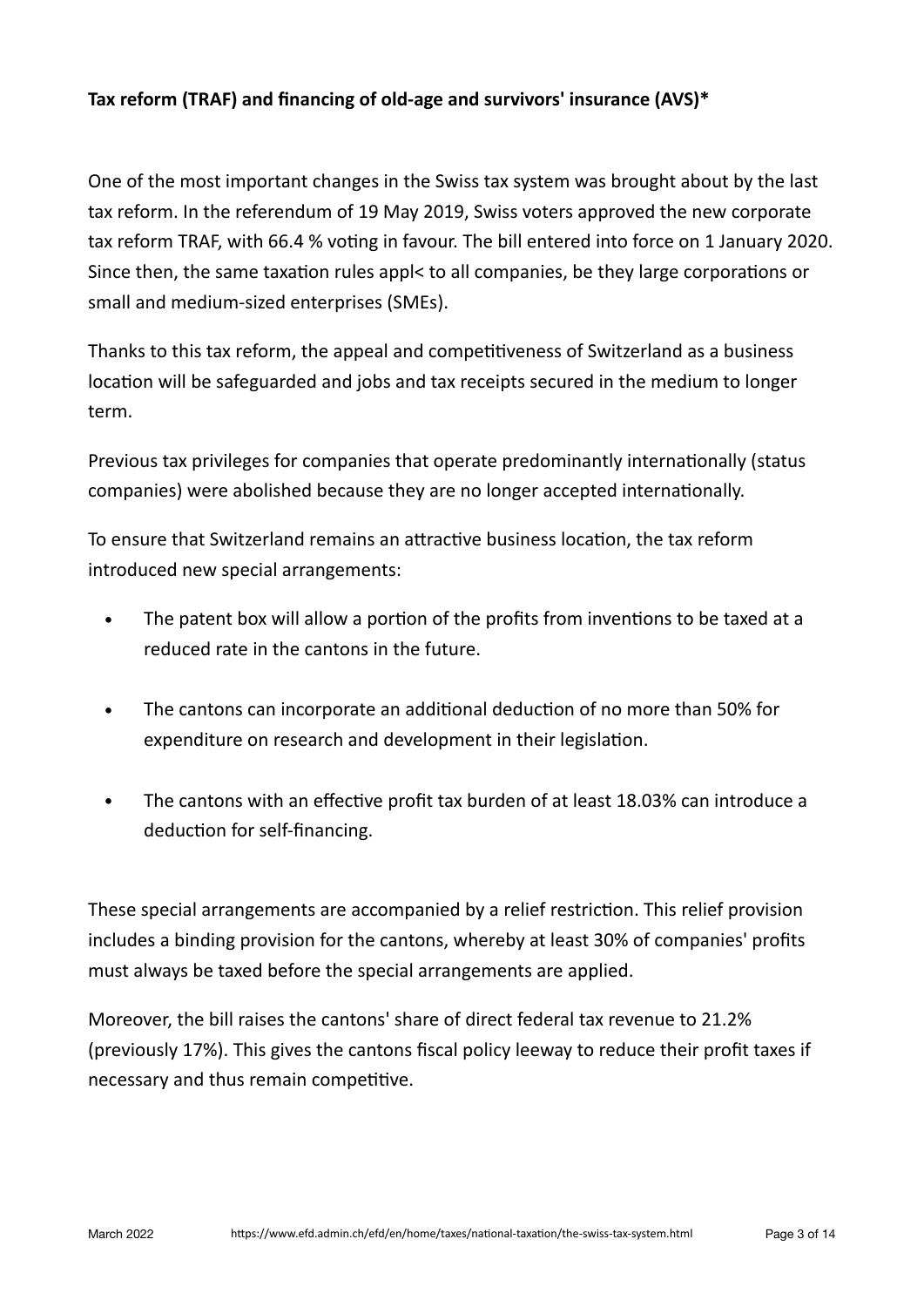## **New international challenges**

Once again, international developments are posing a challenge to the Swiss tax system. The Organisation for Economic Co-operation and Development (OECD) has developed proposals as to how corporate taxation can be adapted in the longer term to the increasingly digitalised economy (for details see the "Taxing the digital economy" factsheet). Switzerland is participating in the development of new solutions.

The OECD's programme of work has developed two approaches:

- Pillar 1: Modification of the profit allocation mechanism and the nexus rules for establishing tax liability. In this way, a higher share of consolidated profits is allocated to the market jurisdictions for taxation.
- Pillar 2: Introduction of a minimum taxation rule. A decision on the level of this rate will be taken once the technical details have been clarified.

\*\*\*\*\*\*\*\*\*\*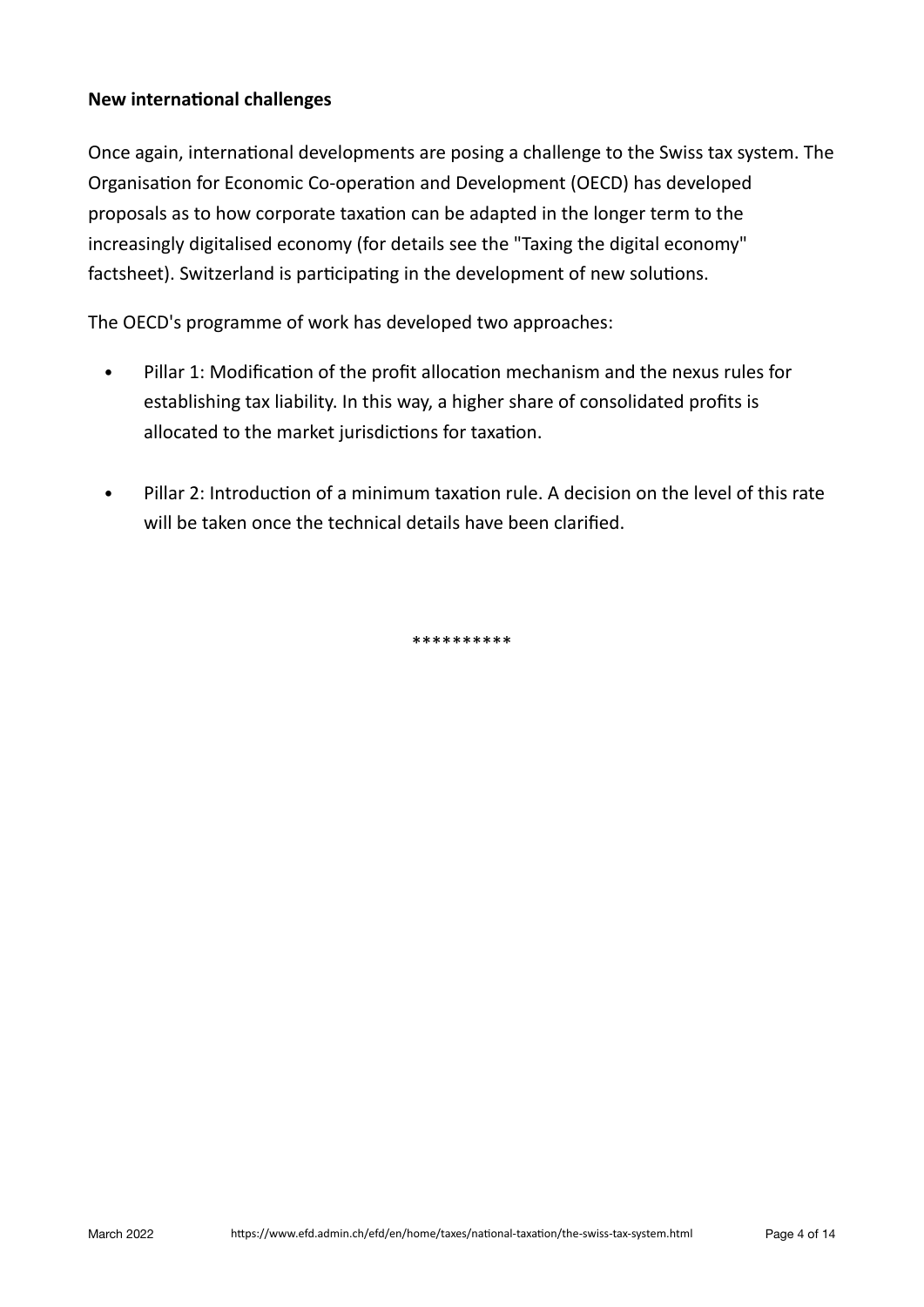

Schweizerische Eidgenossenschaft Confédération suisse Confederazione Svizzera Confederaziun svizra

#### **Il sistema fiscale svizzero**

#### **L'essenziale in breve**

Il sistema fiscale svizzero si contraddistingue per la grande autonomia dei Cantoni in ambito tributario. La Confederazione, invece, può riscuotere imposte solo nella misura in cui la Costituzione glielo consente. Per le due imposte federali principali questa competenza deve essere regolarmente confermata alle urne. L'ordinamento finanziario approvato da Popolo e Cantoni proroga così la facoltà di riscuotere l'imposta federale diretta e l'imposta sul valore aggiunto dall'inizio del 2021 alla fine del 2035.

Gli sviluppi internazionali mettono costantemente alla prova il sistema fiscale svizzero caratterizzato dal federalismo. L'ultima riforma fiscale è entrata in vigore il 1° gennaio 2020. La Svizzera continua inoltre a lavorare a soluzioni adatte all'imposizione di un'economia sempre più digitalizzata.

#### **Il federalismo fiscale svizzero**

Il federalismo fiscale caratterizza il sistema tributario svizzero. Ognuno dei 26 Cantoni ha una propria legge fiscale e tassa reddito, sostanza, successioni e altri oggetti fiscali in modo molto diverso. L'articolo 3 della Costituzione federale definisce i tratti fondamentali del federalismo e regola il rapporto tra Confederazione e Cantoni:

«I Cantoni sono sovrani per quanto la loro sovranità non sia limitata dalla Costituzione federale ed esercitano tutti i diritti non delegati alla Confederazione.»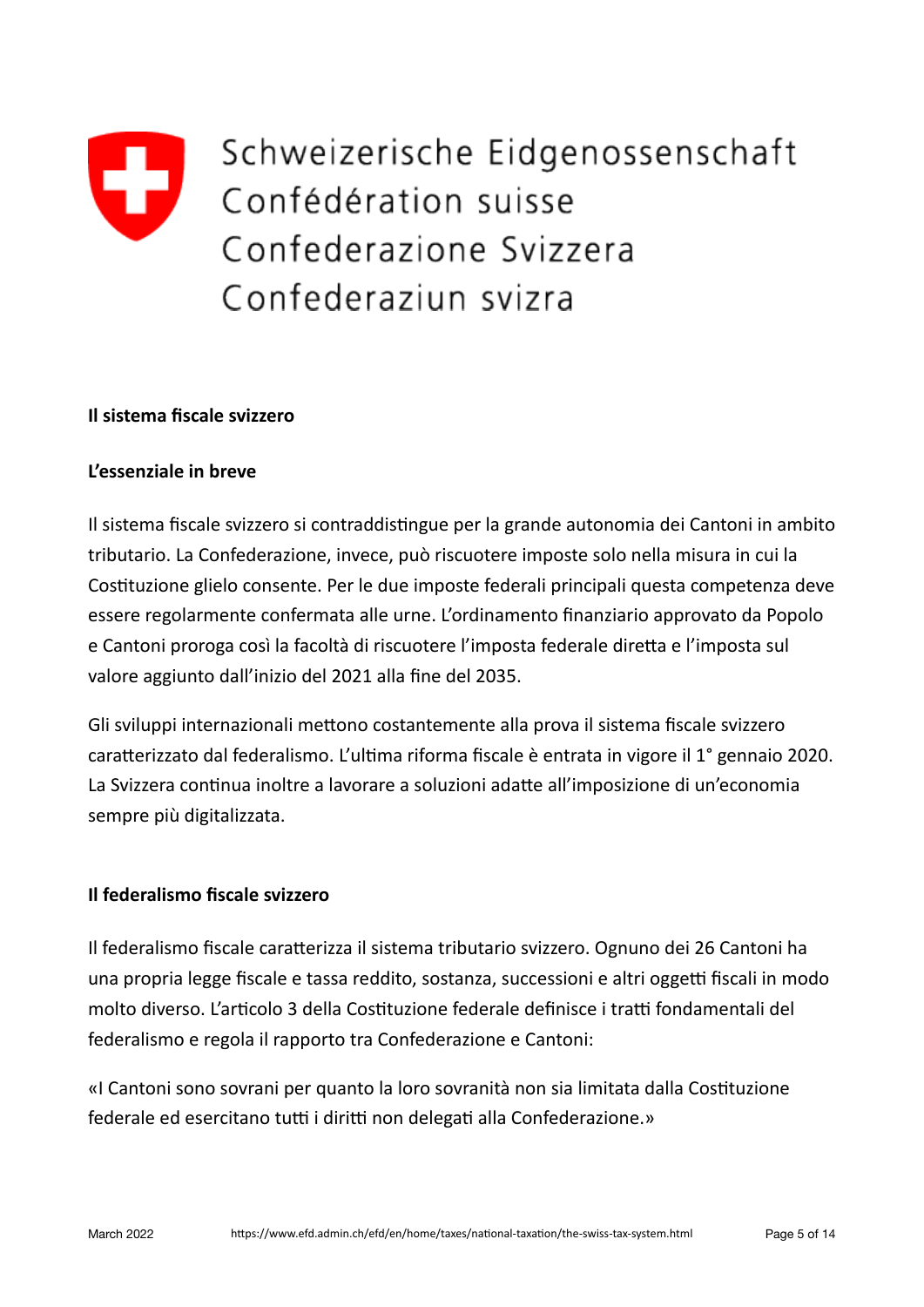Questa distribuzione delle competenze applicata all'imposizione significa che:

- la Confederazione può riscuotere solo le imposte la cui riscossione le è espressamente concessa dalla Costituzione;
- i Cantoni, invece, sono fondamentalmente liberi di scegliere le loro imposte a meno che la Costituzione non vieti espressamente la riscossione di determinate imposte da parte dei Cantoni o non le riservi alla Confederazione.

Mentre la Confederazione e i Cantoni godono di una *sovranità fiscale originaria*, i Comuni possono riscuotere imposte solamente ove consentito dal rispettivo Cantone. In contrapposizione alla sovranità fiscale originaria si parla in questo caso di *sovranità fiscale* derivata o delegata. I circa 2000 Comuni ricoprono un ruolo molto importante nella struttura federale della Svizzera. Nella maggior parte dei casi i Cantoni e i Comuni riscuotono le stesse imposte (imposte sul reddito e sulla sostanza, per le persone giuridiche imposte sull'utile e sul capitale). Spesso i Comuni partecipano solo al gettito fiscale cantonale oppure riscuotono supplementi sull'imposta cantonale.

Nel 2018 il gettito fiscale era ripartito come di seguito tra i tre livelli statali (fonte: Statistica finanziaria della Svizzera 2018, disponibile in tedesco, francese e inglese):

- Confederazione: 70 mia. franchi
- Cantoni: 48 mia. franchi
- Comuni: 30 mia. franchi.

# **Riforma fiscale e finanziamento dell'AVS (RFFA)**

Una delle più importanti rivoluzioni nel sistema fiscale svizzero è da attribuire all'ultima riforma fiscale. In occasione della votazione popolare del 19 maggio 2019, i votanti hanno accolto la nuova riforma dell'imposizione delle imprese (RFFA) con il 66,4 per cento di voti favorevoli. Il progetto è entrato in vigore il 1<sup>°</sup> gennaio 2020. Da allora, tutte le imprese, che si tratti di grandi gruppi societari o di PMI, sono tassate alle stesse condizioni.

La riforma fiscale intende preservare l'attrattiva e la competitività della piazza imprenditoriale svizzera, nonché garantire i posti di lavoro e le entrate fiscali a medio-lungo termine.

I privilegi fiscali di cui godevano le imprese operanti perlopiù a livello internazionale (società con statuto speciale) sono stati aboliti, in quanto non più accettati a livello internazionale.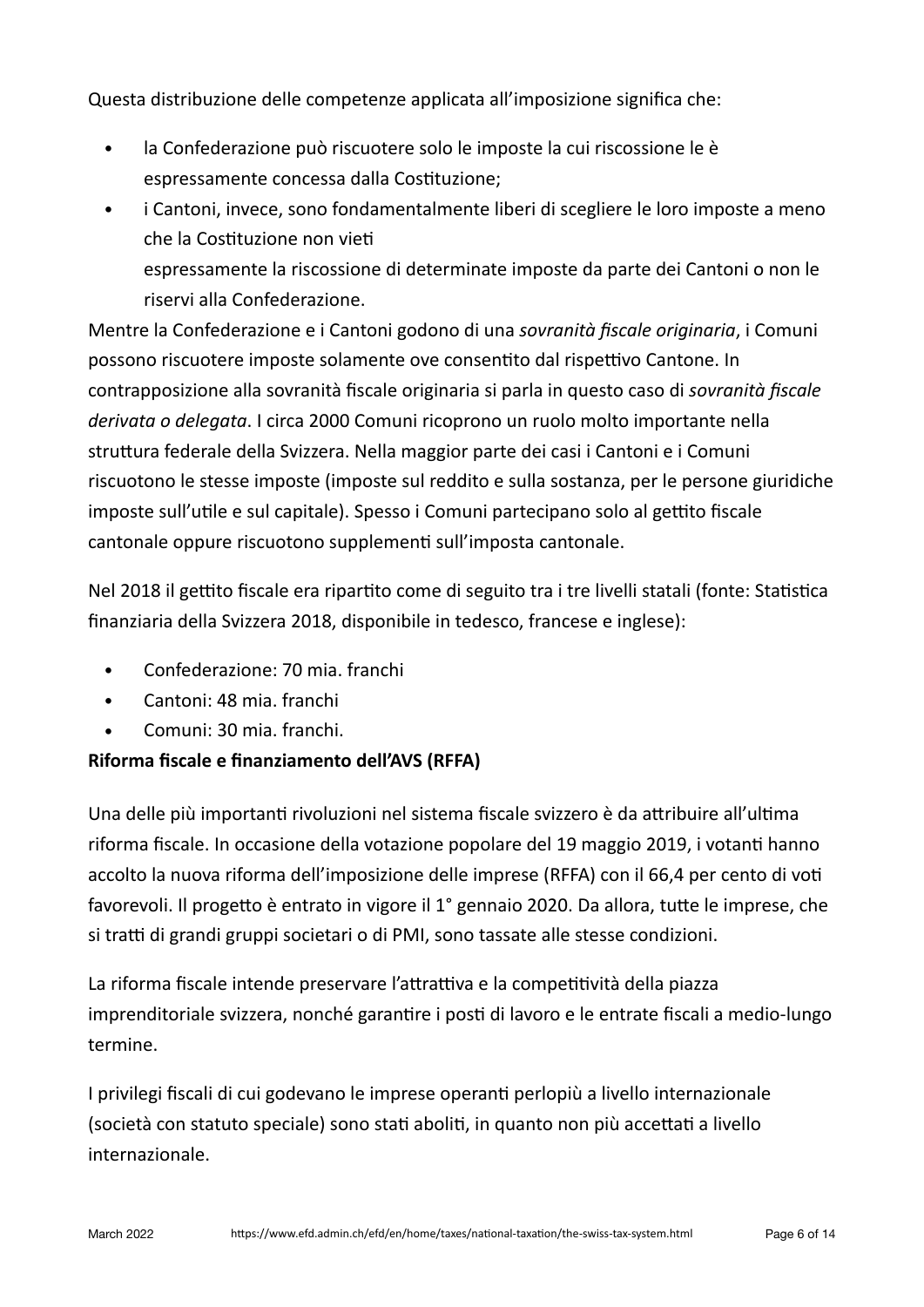Per preservare l'attrattiva della piazza economica svizzera, la riforma fiscale ha introdotto nuove norme fiscali speciali:

- grazie al patent box una parte dell'utile proveniente da invenzioni sarà tassata a un'aliquota ridotta a livello cantonale;
- i Cantoni possono includere nella loro legislazione un'ulteriore deduzione pari al massimo al 50 per cento per le uscite destinate a ricerca e sviluppo;
- i Cantoni possono introdurre una deduzione per l'autofinanziamento laddove vi sia un'imposizione effettiva dell'utile pari almeno al 18,03 per cento.

A queste norme speciali è abbinata una limitazione dello sgravio fiscale, che prevede l'obbligo per i Cantoni di tassare almeno il 30 per cento dell'utile imponibile di un'impresa prima dell'applicazione di tali norme speciali.

Il progetto comporta inoltre un aumento della quota dei Cantoni sulle entrate dell'imposta federale diretta: i Cantoni percepiranno il 21,2 per cento del prodotto dell'imposta federale diretta anziché il 17 per cento applicato finora. Questo offre loro un margine di manovra in termini di politica finanziaria per ridurre, se necessario, le loro imposte sull'utile e quindi rimanere competitivi.

# **Nuove sfide internazionali**

Gli sviluppi internazionali mettono nuovamente alla prova il sistema fiscale svizzero. L'Organizzazione per la cooperazione e lo sviluppo economici (OCSE) ha elaborato proposte che mostrano come adattare a lungo termine l'imposizione delle imprese all'economia sempre più digitalizzata (dettagli nella scheda informativa «Imposizione dell'economia digitalizzata). La Svizzera partecipa allo sviluppo di nuove soluzioni.

Il programma di lavoro dell'OCSE ha sviluppato i seguenti due approcci risolutivi.

Primo pilastro: modifica del meccanismo di ripartizione degli utili e dei fattori che definiscono il collegamento con il territorio per stabilire l'assoggettamento all'imposta. In questo modo ai fini impositivi viene attribuita una quota maggiore degli utili consolidati agli Stati di commercializzazione.

Secondo pilastro: introduzione della regola dell'imposizione minima. L'aliquota d'imposta minima applicabile sarà decisa una volta chiariti i dettagli tecnici.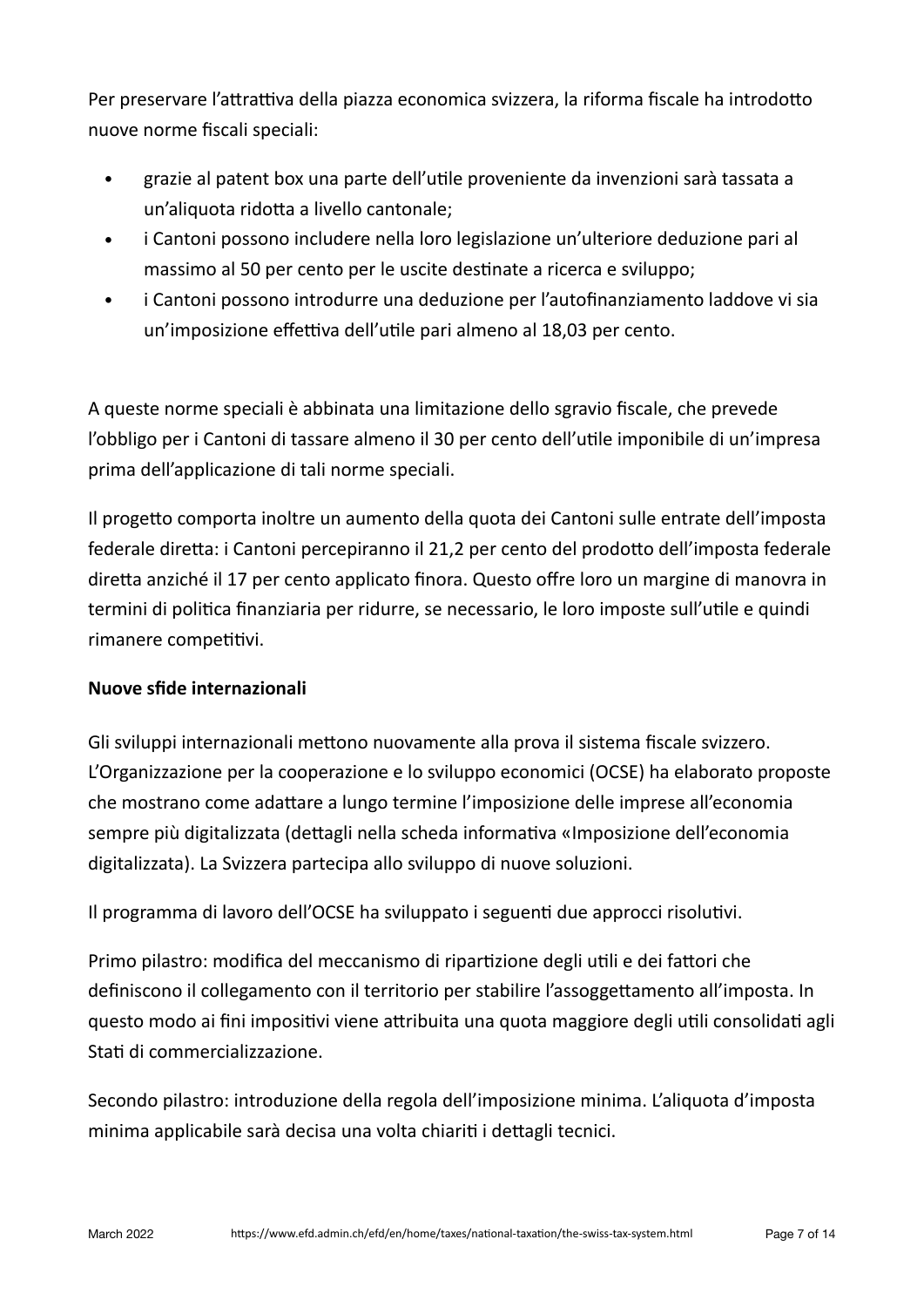

### **TAX SUMMARY - SWITZERLAND**

#### **Overview**

## 23 February 2022

Switzerland is located in the heart of Europe between the Alps and the Jura mountains, where it is bordered by Germany to the north, France to the west, Italy to the south, and Austria and Liechtenstein to the east. Because of this central location, Switzerland offers a great variety in cultures and languages. The capital of Switzerland is Bern, and the official currency is the Swiss franc (CHF). The official languages of Switzerland are German, French, Italian, and Rhaeto-Romanic. Its liberal economic system, political stability, and its close integration with the economies of other countries make it an attractive business location.

Switzerland has a federalist structure and is divided into three political levels: the federal, the cantonal, and the municipal level (also referred to as communal level). The country consists of 26 cantons, which are sovereign insofar as their sovereignty is not limited by the federal constitution. The Federal Assembly, also called parliament, consists of two chambers: The National Council, which represents the 'sovereigns' (the Swiss people), and the Council of States, which represents the 26 cantons. The federal government is known as the Federal Council. It consists of seven members (the heads of respective departments) and operates as a collegial body.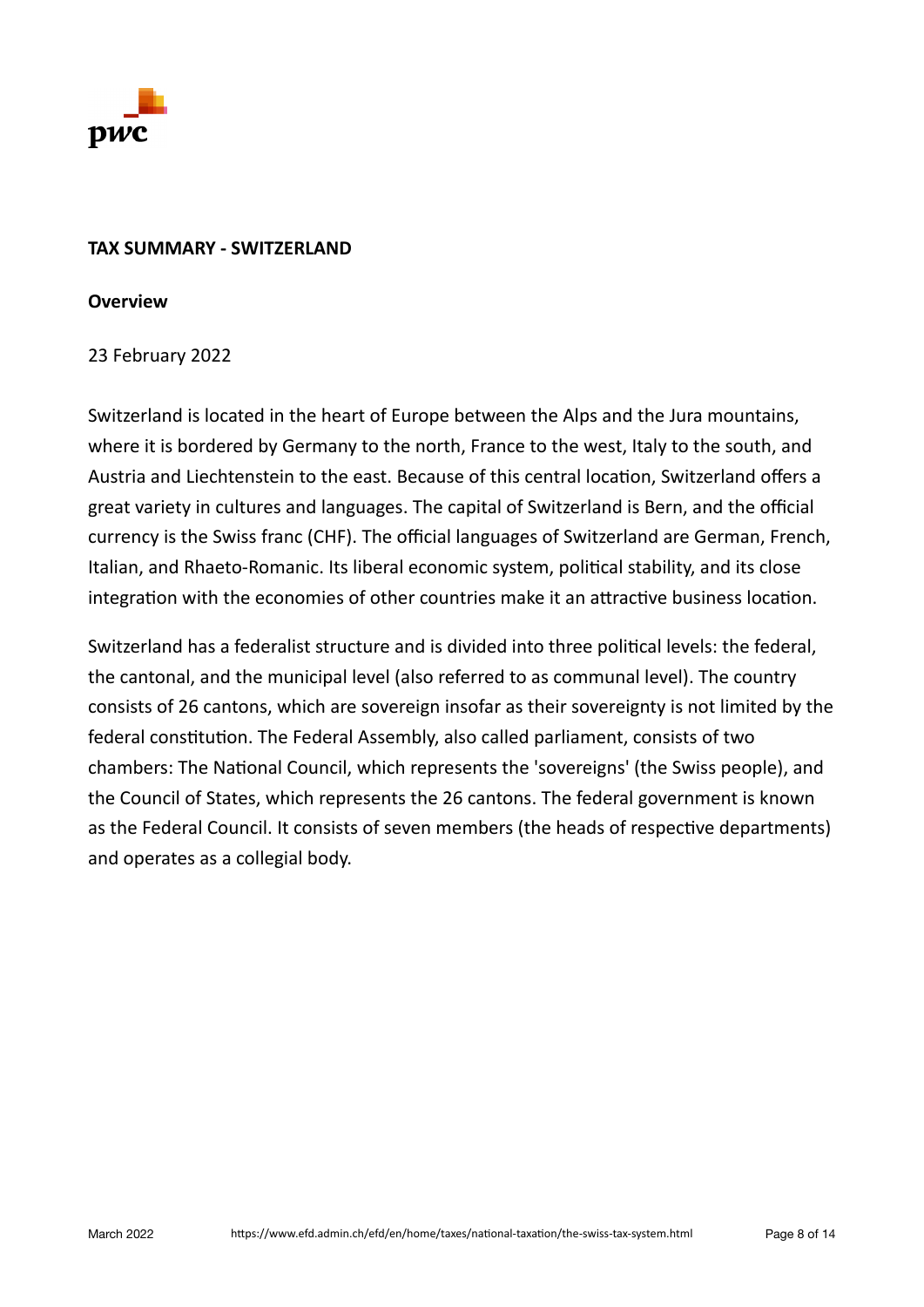In 1961, Switzerland signed the Convention on the Organisation for Economic Co-operation and Development (OECD). Since 2002, Switzerland has been a member of the United Nations (UN), which has its office in Geneva, and it also plays an important role in UN's specialised and important economic organisations. Further, since 1960, Switzerland has been a member of the European Free Trade Association (EFTA). Switzerland, however, is not a member of the European Union (EU).

Switzerland is a prosperous, modern, and liberal market economy with low unemployment, a highly skilled labour force, and a per capita gross domestic product (GDP) that is among the highest in the world. Switzerland's economy benefits from a highly developed service sector, led by financial services; a strong manufacturing industry that specialises in hightechnology and knowledge-based production; and a well-established pharmaceutical and chemical industry. In recent years, Switzerland brought its economic practices largely into conformity with the European Union in order to enhance its international competitiveness. In 2009, Switzerland agreed to conform to OECD regulations on administrative assistance in tax matters, including tax evasion. In 2019, the Multinational Convention to Implement Tax Treaty Related Measures to prevent Base Erosion and Profit Shifting (BEPS), the so-called Multilateral Instrument, or "MLI", entered into force in Switzerland.

PwC Switzerland assists organisations and individuals to create the value they are looking for, serving them with over 3,300 employees and partners working in 14 different offices throughout Switzerland. PwC Switzerland provides assurance, tax and legal, and advisory services to clients in a broad range of industry sectors.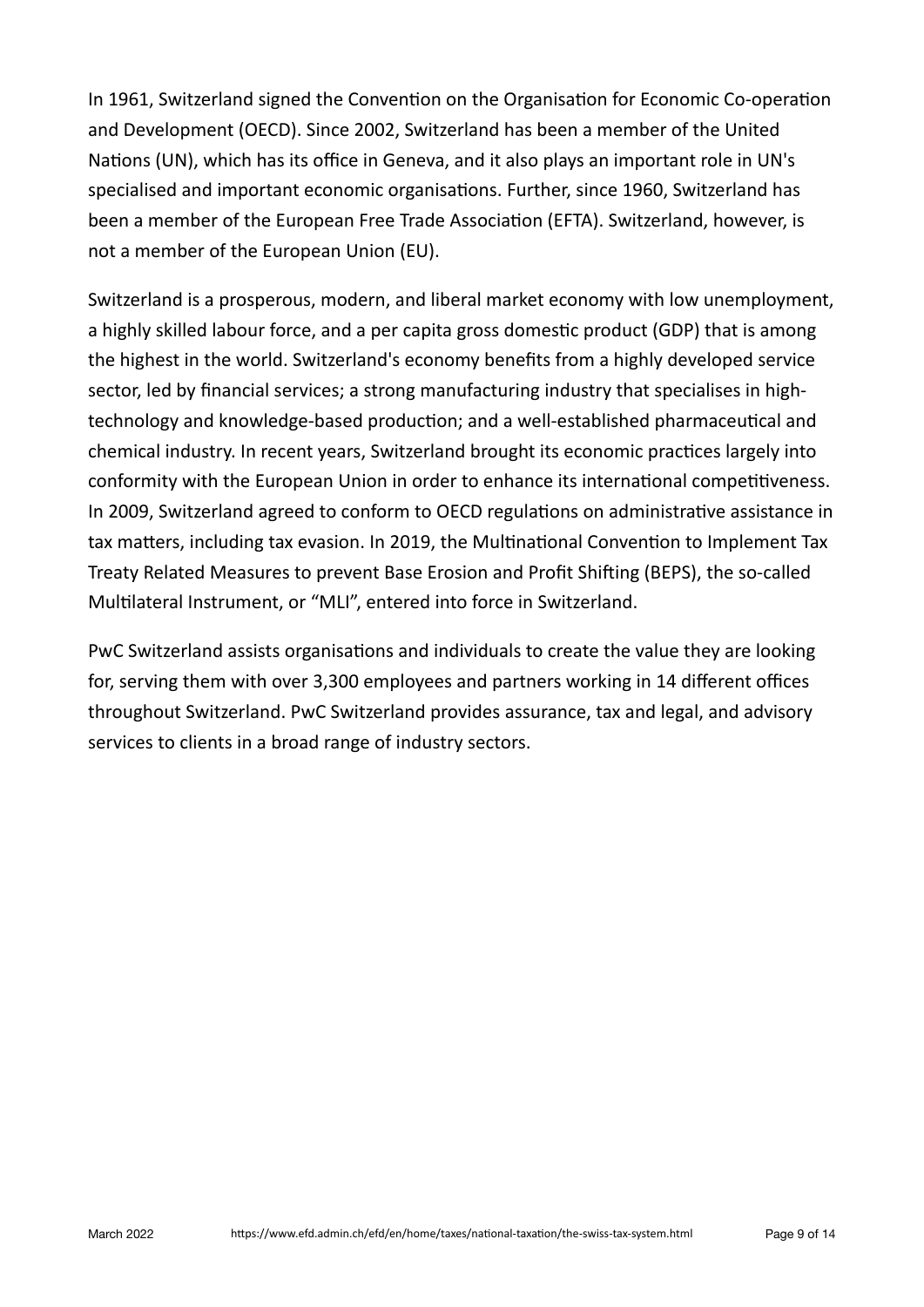

## RIASSUNTO FISCALE - SVIZZERA

Panoramica

23 febbraio 2022

La Svizzera si trova nel cuore dell'Europa tra le Alpi e le montagne del Giura, dove confina con la Germania a nord, la Francia a ovest, l'Italia a sud e l'Austria e il Liechtenstein a est. A causa di questa posizione centrale, la Svizzera offre una grande varietà di culture e lingue. La capitale della Svizzera è Berna e la moneta ufficiale è il franco svizzero (CHF). Le lingue ufficiali della Svizzera sono il tedesco, il francese, l'italiano e il retoromancio. Il suo sistema economico liberale, la stabilità politica e la sua stretta integrazione con le economie di altri paesi la rendono un luogo d'affari attraente.

La Svizzera ha una struttura federalista ed è divisa in tre livelli politici: il livello federale, il livello cantonale e il livello municipale (chiamato anche livello comunale). Il paese è composto da 26 cantoni, che sono sovrani nella misura in cui la loro sovranità non è limitata dalla costituzione federale. L'Assemblea federale, chiamata anche Parlamento, è composta da due camere: Il Consiglio Nazionale, che rappresenta i "sovrani" (il popolo svizzero), e il Consiglio degli Stati, che rappresenta i 26 cantoni. Il governo federale è conosciuto come Consiglio federale. È composto da sette membri (i capi dei rispettivi dipartimenti) e opera come un organo collegiale.

Nel 1961, la Svizzera ha firmato la Convenzione dell'Organizzazione per la cooperazione e lo sviluppo economico (OCSE). Dal 2002 la Svizzera è membro dell'Organizzazione delle Nazioni Unite (ONU), che ha sede a Ginevra, e svolge anche un ruolo importante nelle organizzazioni economiche specializzate e importanti dell'ONU. Inoltre, dal 1960, la Svizzera è membro dell'Associazione europea di libero scambio (EFTA). La Svizzera, tuttavia, non è membro dell'Unione europea (UE).

La Svizzera è un'economia di mercato prospera, moderna e liberale con una bassa disoccupazione, una forza lavoro altamente qualificata e un prodotto interno lordo (PIL) pro capite tra i più alti al mondo. L'economia svizzera beneficia di un settore terziario altamente sviluppato, guidato dai servizi finanziari; di una forte industria manifatturiera specializzata nella produzione ad alta tecnologia e basata sulla conoscenza e di un'industria farmaceutica e chimica ben consolidata. Negli ultimi anni, la Svizzera ha portato le sue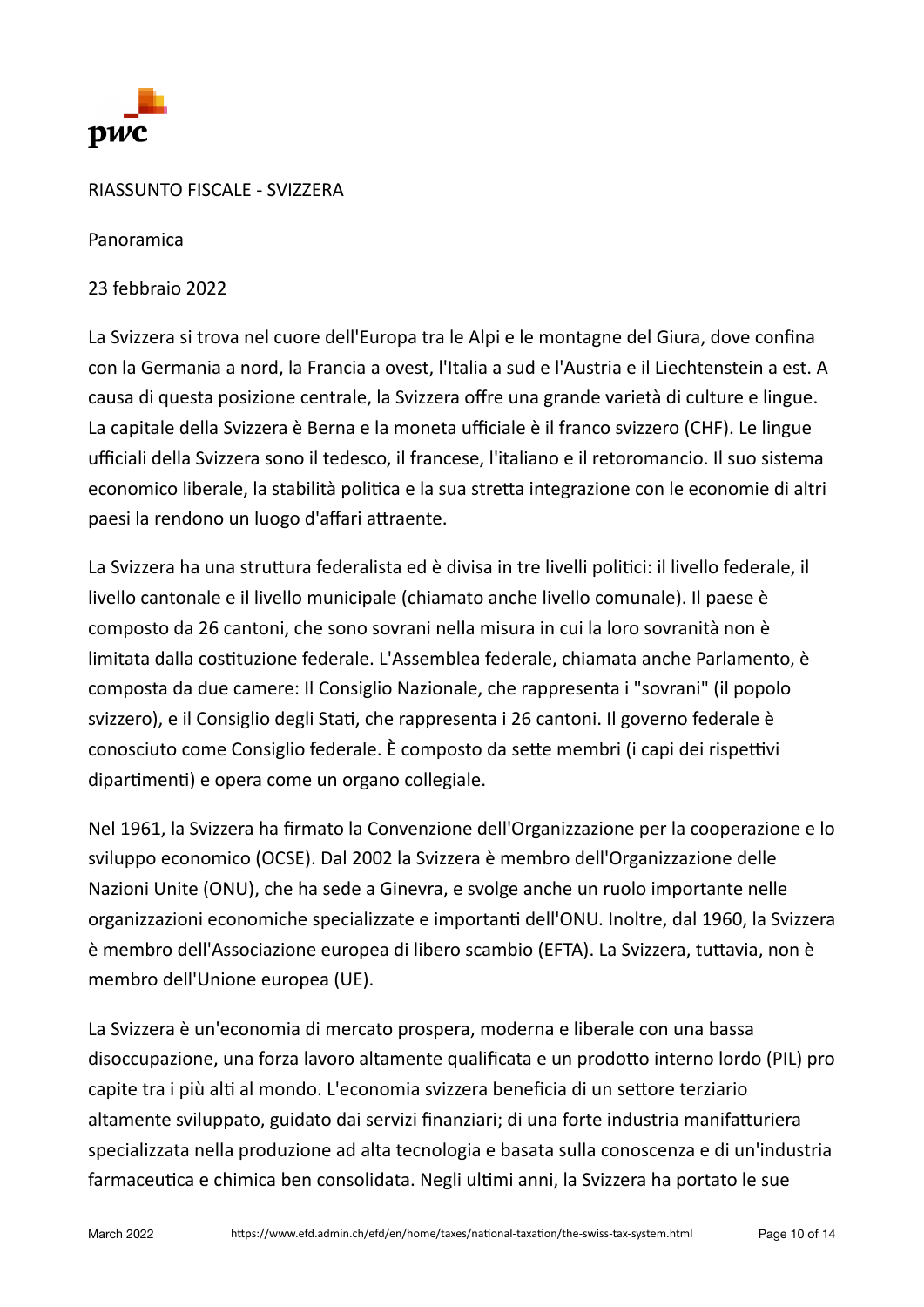pratiche economiche in gran parte in conformità con l'Unione europea al fine di migliorare la sua competitività internazionale. Nel 2009, la Svizzera ha accettato di conformarsi alle norme dell'OCSE sull'assistenza amministrativa in materia fiscale, compresa l'evasione fiscale. Nel 2019 è entrata in vigore in Svizzera la Multinational Convention to Implement Tax Treaty Related Measures to prevent Base Erosion and Profit Shifting (BEPS), il cosiddetto Multilateral Instrument, o "MLI".

PwC Svizzera assiste le organizzazioni e i privati nella creazione del valore che stanno cercando, servendoli con oltre 3'300 dipendenti e partner che lavorano in 14 diversi uffici in tutta la Svizzera. PwC Svizzera fornisce servizi di assurance, fiscali, legali e di consulenza a clienti in un'ampia gamma di settori industriali.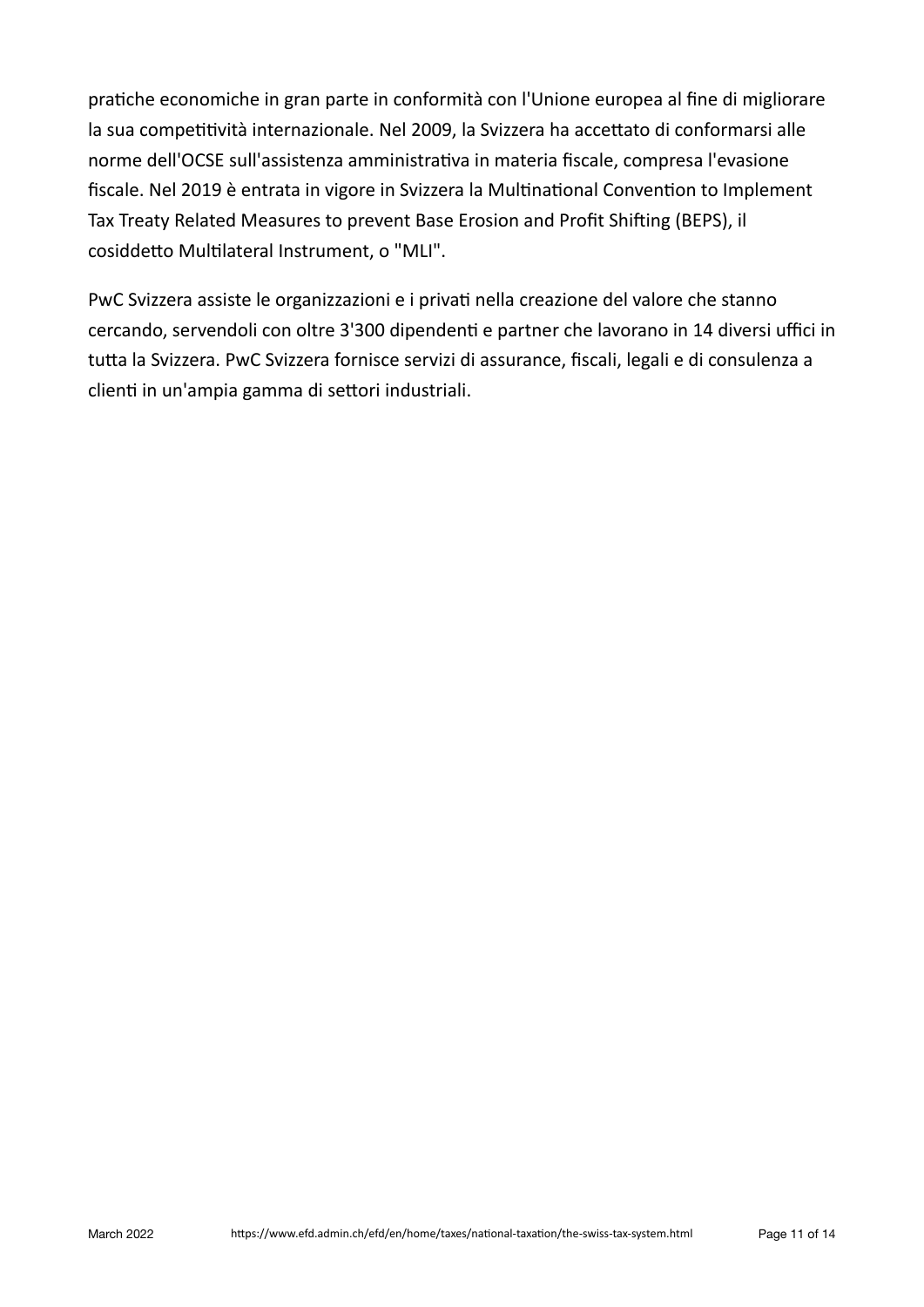| Corporate income tax (CIT) rates |  |  |  |  |
|----------------------------------|--|--|--|--|
|----------------------------------|--|--|--|--|

|        | Headline Federal CIT: 8.5% on profit after tax (7.83% on profit before tax). Cantonal and  |
|--------|--------------------------------------------------------------------------------------------|
|        | <b>Example 11.9%</b> and 21.6%, depending on the company's location of corporate residence |
| $(\%)$ |                                                                                            |
|        | in Switzerland.                                                                            |

| Corporate income tax (CIT) due dates |                                                                                                                                                                  |  |
|--------------------------------------|------------------------------------------------------------------------------------------------------------------------------------------------------------------|--|
| <b>CIT</b> return due                | The due date varies from canton to canton (usually between six and nine                                                                                          |  |
|                                      | <b>CIT final payment</b> The due date varies from canton to canton.                                                                                              |  |
| <b>CIT</b> estimated                 | Federal CIT is usually due by 31 March of the following tax period. At the<br><b>payment due dates</b> cantonal level, the due dates vary from canton to canton. |  |

| <b>Personal income tax (PIT) rates</b> |                                                                                                                                                   |  |
|----------------------------------------|---------------------------------------------------------------------------------------------------------------------------------------------------|--|
| <b>Headline</b>                        | Federal: $11.5\%$ .                                                                                                                               |  |
| <b>PIT</b> rate<br>$(\%)$              | Cantonal and communal PIT rate varies per canton and is added to the federal PIT<br>rate, resulting in an overall PIT rate between 22.5% and 45%. |  |

| Personal income tax (PIT) due dates       |                                                                                                     |  |
|-------------------------------------------|-----------------------------------------------------------------------------------------------------|--|
| <b>PIT</b> return due date                | Generally 31 March, but may vary per<br>canton.                                                     |  |
| <b>PIT</b> final payment due date         | 30 days after final invoice.                                                                        |  |
| <b>PIT</b> estimated payment due<br>dates | Federal: 31 March of the following tax<br>period.<br>At cantonal level: Due date varies per canton. |  |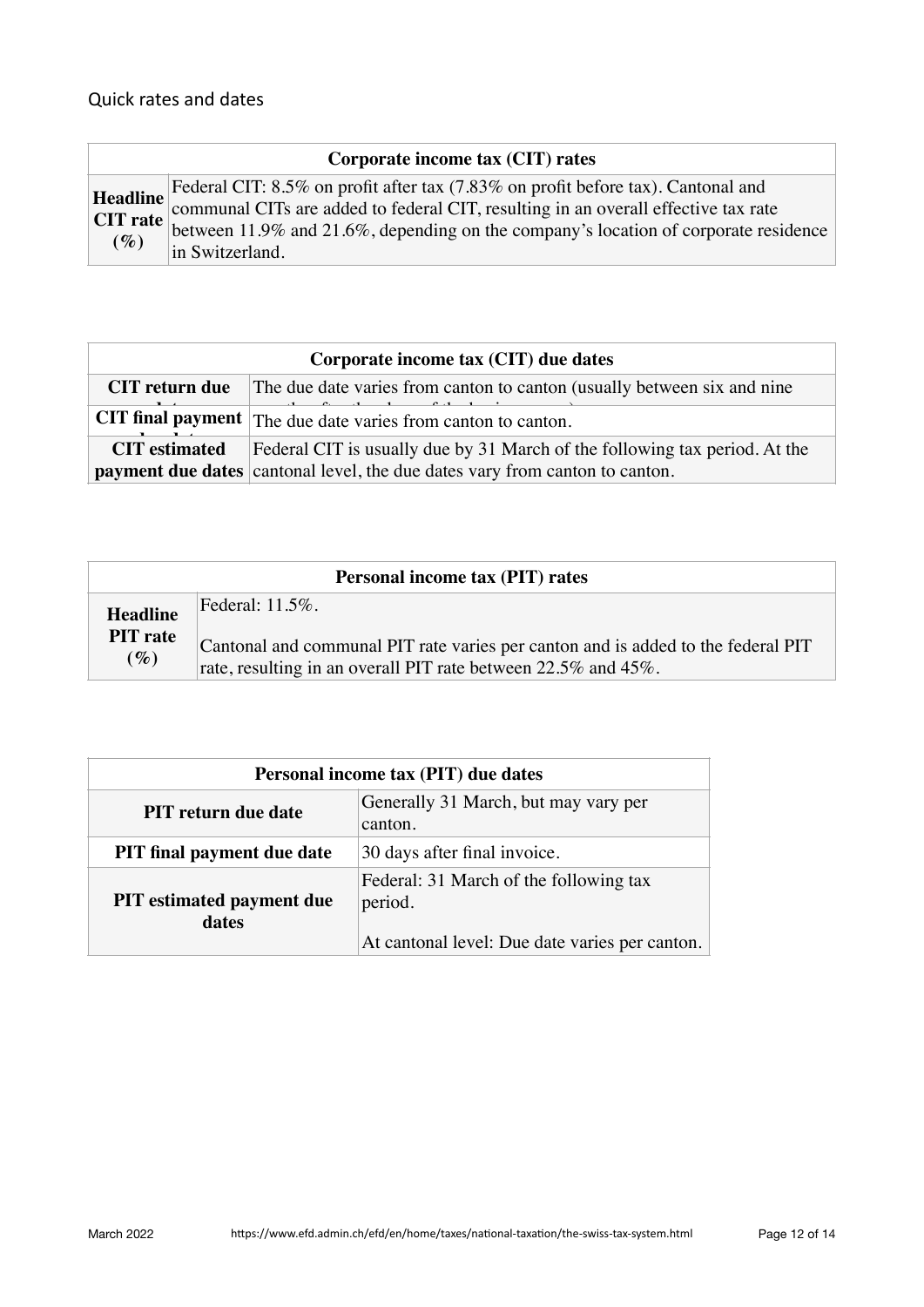| Withholding tax (WHT) rates                              |                                                                                                              |  |
|----------------------------------------------------------|--------------------------------------------------------------------------------------------------------------|--|
| WHT rates (%) (Dividends/Interest/<br><b>Royalties</b> ) | Resident: Between 0 and 35 / Between 0 and 35 / 0;<br>Non-resident: Between 0 and 35 / Between 0 and<br>35/0 |  |

| Capital gains tax (CGT) rates |                                                                                    |  |
|-------------------------------|------------------------------------------------------------------------------------|--|
| <b>Headline</b>               | Overall an effective tax rate between 11.9% and 21.6% depending on the             |  |
| corporate                     | company's location of corporate residence in Switzerland applies. Exceptions to    |  |
| capital gains                 | be considered relate to the participation relief and capital gains on real estate. |  |
| <b>Headline</b>               | Movable assets: Exempt.                                                            |  |
| <i>individual</i>             |                                                                                    |  |
| capital gains                 | Non-movable assets: Exempt for federal tax, and cantonal tax rate varies per       |  |